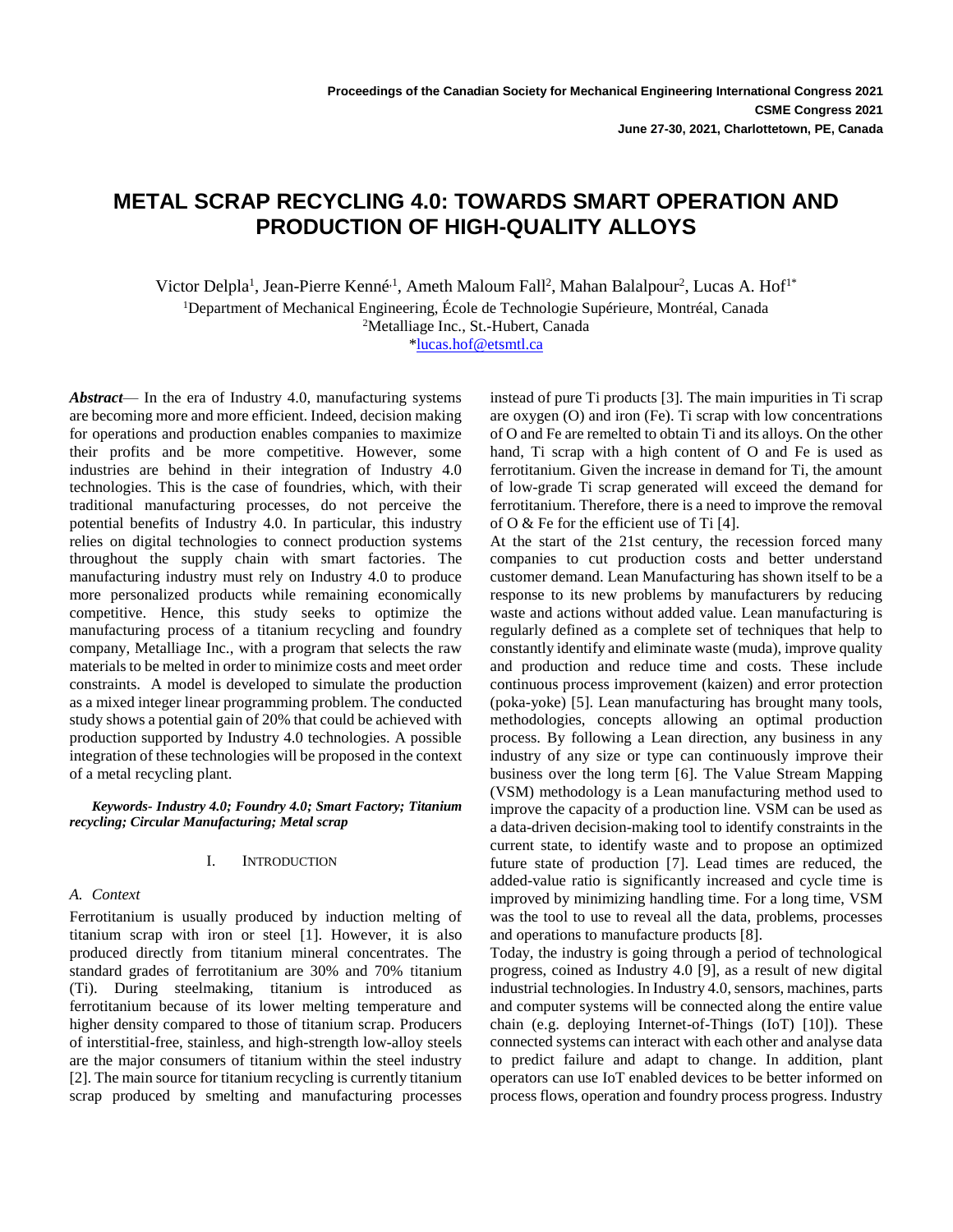4.0 will enable data collection and analysis, improving speed and flexibility to produce higher quality goods at reduced costs. This will increase productivity and support industrial growth consequently [9]. Companies have to start preparing for this fourth industrial revolution in order to remain competitive with competitors around the world. For example, production control systems using material consumption data could be deployed, forecasting the need for consumables by informing the relevant personnel in the company at any time. *Foundries 4.0* is the integration of Industry 4.0 principles into traditional foundries. There are many issues at stake: the casting process is known to be one of the most energy-intensive processes. Integrated sensors in an IoT architecture can be an effective way to reduce energy consumption in this industry resulting in a more sustainable manufacturing process. These technologies can enable better control of casting processes by measuring casting parameters in real time. Hence, we can easily understand how Industry 4.0 technologies can improve the metalworking industry [10]. However, the integration of digital technologies towards intelligent foundries is not yet well defined and explored to its full extent. There are many unknown aspects of this digital integration. It is therefore necessary to identify these stages in order to acquire an understanding of all the challenges and to ensure a smooth transition from foundries to Smart Foundries or *Foundries 4.0* [11]. Knowledge gained during the project on these *smart* approaches in this field can easily be transferred to other companies in the same field (e.g. metallic scrap recyclers, foundries, titanium alloy producers and metal industries as a whole), therefore contributing to increase competitiveness of the Canadian metal industry.

#### *B. Case study: Metalliage Inc.*

Metalliage is a company operating since 1998 in the Greater Montreal area with the objective of producing the highest quality titanium alloys in the market by recycling titanium scrap materials. Today, Metalliage supplies nearly four continents and twelve countries with these products. Metalliage Inc., as a major producer of ferrotitanium in North America, aims to develop a knowledge-based approach in their process improvement strategy. The company has developed valuable inhouse expertise in controlling the casting process parameters, based on practiced standards, for various families of ferrotitanium grades. However, it is lacking specific expertise on automatization and operation research for plant and processflow optimization and improvement in the context of Industry 4.0. In order to strengthen the leadership position of the company several research and development projects are envisioned enabling an increase of its efficiency and its market share. In this context, the presented study on Industry 4.0 technology integration towards a more sustainable and efficient foundry process flow was developed to optimize the production plant and its process flows.

The processes at Metalliage can be sub-divided in five divisions, listed as follows: 1) the material division, 2) the washing line., 3) the furnace, 4) the crushing and 5) the bagging. Titanium arrives at the plant as machining chips or scrap and passes through each of these departments. However, the flow of products between these divisions requires improvements, e.g. the location of the different machines and the location of stocks should be optimized for more efficient plant operation. The company plans have also evolved over the years and no updated data is available. Finally, the metallurgy industry is lagging behind Industry 4.0. The approach to moving towards smart factories in the case of foundries is still poorly researched and needs to be more concretely defined in order to remain competitive and efficient within the industry. A major research gap is a framework for integration of smart digital technologies towards intelligent foundries, which is not yet well defined and explored. Metalliage wishes to improve its production line in order to increase its market share, diversify its production and prepare its entry into a *smarter* approach, making use of modern automation, monitoring, tracking (communication) and controlling technology.

## *C. Objectives*

The main objective of this research project is to investigate and propose solutions for the transition towards Industry 4.0 in the metallurgical industry. This includes optimization of the process flow and the manufacturing process for high value metal alloy production by scrap recycling through an Industry 4.0 approach using smart communication.

A preliminary study of the Metalliage production line with a VSM highlighted the foundry as the bottleneck station of the Metalliage production line. It is also the primary station because it is the stage that gives the most added-value to Metalliage products: it is the stage that transforms waste into a high-quality material that can be used again in industry.

The objective of this research is to propose a solution to optimize this key stage by automating the selection of raw materials in order to optimize the manufacturing cost. A decision-making tool will be created in mixed integer linear programming for this purpose. In a first step, the flows of the foundry station will be modeled, then a numerical example will validate this model. Finally, the impact of such an optimization tool will be calculated for real orders. Based on the results obtained, proposals will be made to achieve these efficiencies in practice and to justify investments to optimize the process with digital technologies. This work therefore presents an approach to realize the first steps towards Foundry 4.0 by proposing a method of process optimization using *smart technologies*.

#### *II.* FOUNDRY OPTIMIZATION

#### *A. Modelization*

In order to improve the production line and more precisely the foundry station, it is necessary to model the material flows that describe this production. Ferrotitanium ingots of around 70% titanium correspond to the output of the system. As shown in Fig. 1, at the input, raw materials have different compositions and different shapes.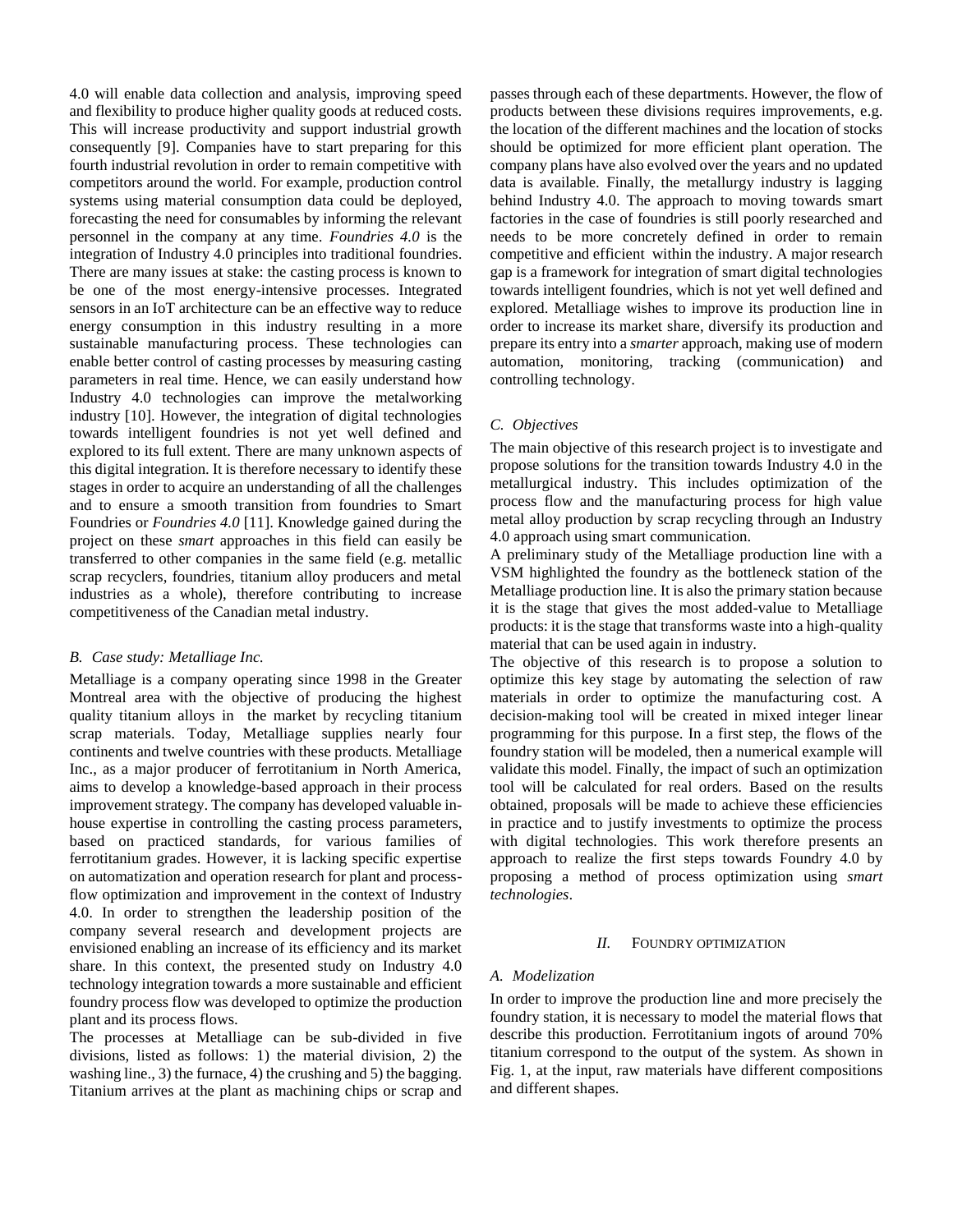

Figure 1. Production principle at Metalliage



Figure 2. Developed model of the production line at Metalliage

- n |  $\ln$ got indice (n = 1...N)
- j Raw materials indice  $(j = 1...J)$
- a Atom indice  $(a = 1...A)$
- Sj Quantity of raw materials j in stock
- Yj Quantity of raw materials j used for manufacture
- Xnj Quantity of raw materials j used for the ingot n
- $C_j$  a Composition of the raw material j in atom a
- ICna Composition of the ingot n in atom a
- DCna Composition required by the customer in atom a
- aj | 1 if the raw material j has been used for the order, 0 otherwise
- bnj  $\vert$ 1 if the raw material j has been used for an ingot, 0 otherwise
- $rmc$   $\vert$  Raw material cost  $j$  /lbs
- M | Ingot mass
- <sup>m</sup> Maximum amount of raw material *j* boxes per order
- <sup>p</sup> Maximum amount of bins per ingot in the furnace

TABLE I. INDICES, PARAMETERS AND VARIABLES More precisely, we select from the stock of raw materials available in quantity  $S_j$ , the quantities  $Y_j$  that we need to manufacture an order. These  $Y_i$  quantities are in boxes. The contents of these boxes will then be put in bins for the foundry. Each bin contains one type of raw material for the production of 1 ingot. The quantity of raw material in the bins is noted  $X_{n,j}$ . The mixing of the  $X_{n,j}$  allows to obtain ingots respecting the atomic composition required by the customer of the order. This modeling is illustrated in Fig. 2. Table I shows the meanings of the different indices, variables and parameters in the model. Currently, the selection of raw materials and the composition of ingots is done manually thanks to the experience of the company's engineers. However, considering all the cost and composition parameters in order to determine the most optimal raw material choice is humanly impossible. The idea is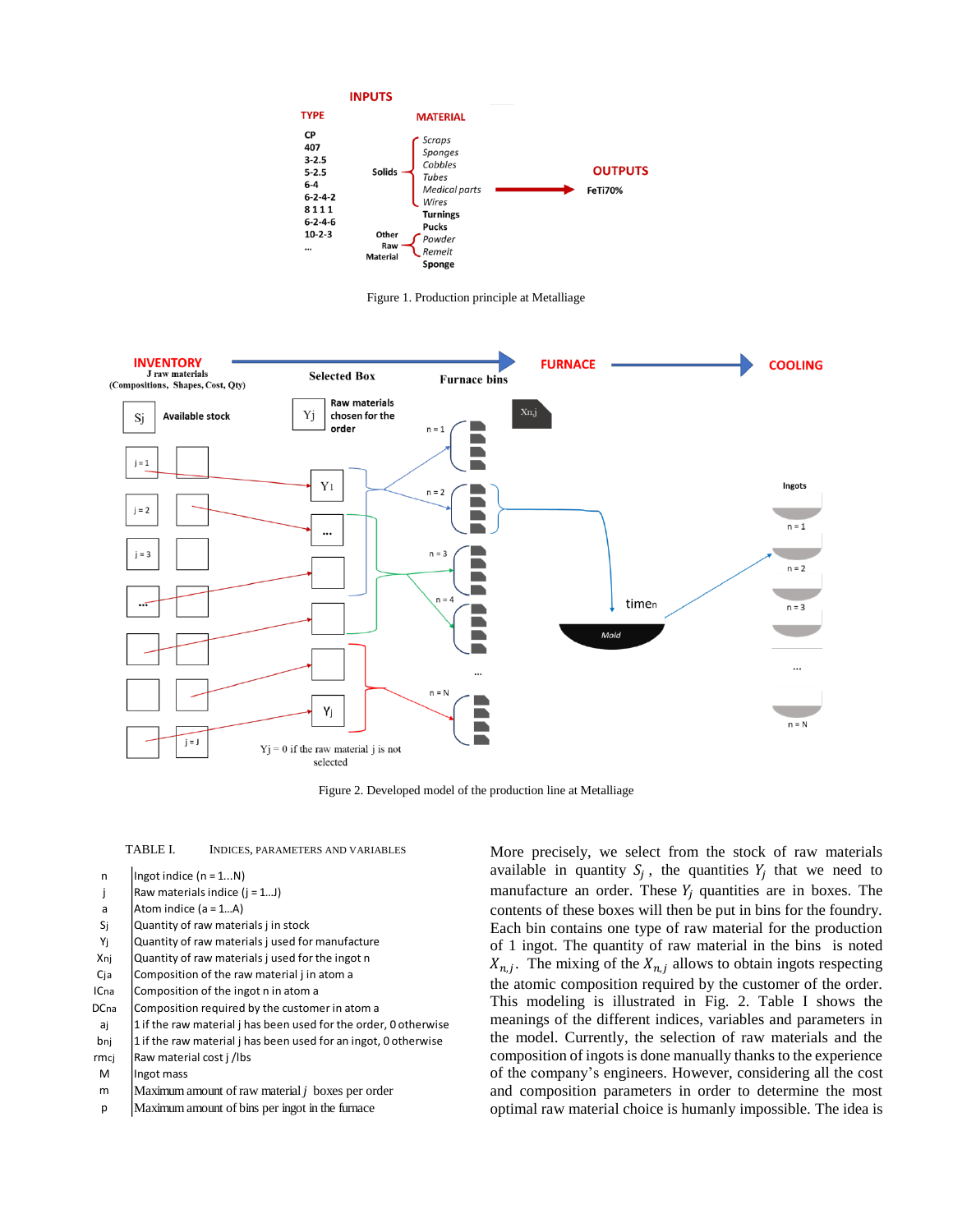to automate the selection of raw materials. Section *II. B.* will detail the equations that will govern this optimization program.

## *B. Constraints*

After formulating the problem, we need to write the constraints that will drive the model. First, the composition  $IC_{n,a}$  of each ingot n in atom a is given by the raw materials  $X_{n,j}$  that were used to make this ingot.

$$
IC_{n,a} = \sum_{a} \sum_{j} X_{n,j} \cdot C_{j,a} \tag{1}
$$

The raw materials  $X_{n,j}$  put in the ingot come from the boxes of raw materials  $Y_j$  taken from stocks.

$$
Y_j = \sum_n X_{n,j}, \forall j \tag{2}
$$

From a quality point of view, all ingots must comply with the order. Table 2 is an example of the requested composition. It composes threshold values  $DC_{n,a}$  which must not be exceeded. Thus, the compositions in atoms *a* of the ingots *j* of the ingots  $IC_{n,a}$  must respect the following equations:

$$
IC_{n, Ti} \ge DC_{n, Ti}, \forall n \tag{3}
$$

$$
IC_{n,a} \le DC_{n,a}, \forall n, \forall a \ge 1 \tag{4}
$$

The quantity of material j picked from stocks  $Y_i$  must not exceed the available quantity:

$$
Y_j \le S_j, \forall j \tag{5}
$$

For logistical reasons, the number of boxes of raw materials collected should not be too large. A maximum amount *m* of boxes per order from stock is fixed for this purpose:

$$
\sum_{j} a_j \le m \tag{6}
$$

Similarly, for logistical reasons, the number of bins of raw materials poured into the oven for each ingot should not be too large. A maximum amount *p* of bins per ingot in the furnace is defined for each ingot:

$$
\sum_{j} b_{n,j} \le p, \forall n \tag{7}
$$

TABLE II. ORDER EXAMPLE

| <b>Analysis</b> | element      | Min    | <b>Max</b> | <b>RESULTS</b> | element | Min | <b>Max</b> | <b>RESULTS</b> |
|-----------------|--------------|--------|------------|----------------|---------|-----|------------|----------------|
|                 | Ti           | 65.00% |            | 69.83          | Si      |     | 0.50%      | 0.12           |
|                 | Al           |        | $3.00\%$   | 2.70           | Sn      |     | 0.50%      | 0.04           |
|                 | $\mathbf{v}$ |        | $3.00\%$   | 1.49           | P       |     | 0.05%      | 0.02           |
|                 | N            |        | 0.40%      | 0.25           |         |     | 0.05%      | 0.02           |
|                 |              |        | 0.10%      | 0.10           | Fe      |     | 30,00%     | 24.50          |
|                 | Pb           |        | 0.03%      | 0.01           |         |     |            |                |

The ingots have a mass of 1 ton, or approximately  $M = 2200$ lbs:

$$
\sum_{j} X_{n,j} = M, \forall n \tag{8}
$$

#### *C. Objective Function*

With the constraints of our model defined, we seek to minimize the production costs of ferrotitanium ingots. The main production cost comes from the raw material used to manufacture the orders. The raw material cost *RMC* is defined by the sum of the costs of the different raw materials  $Y_i$  used:

$$
RMC = \sum_{j} rmc_j. Y_j \tag{9}
$$

The objective function is defined as:

$$
MIN = RMC \tag{10}
$$

### *D. Numerical example*

A first test is performed with  $J = 30$  raw materials from stock, i.e. a small part of the stock available at Metalliage. The program is asked for the raw materials to be taken from and poured into the furnace in order to obtain  $N = 2$  ingots for the order in Table II. The resolution of the model is done with LINGO. The compositions of the ingots obtained are given in Table III. The program returns the values of  $Y_j$  and  $X_{n,j}$  in Table IV. These compositions comply well with the requirements of the order. The raw material cost is \$2,667 for these two ingots. In comparison, when these two ingots were manufactured by choosing the raw material without optimization, the raw material cost was \$3,012. The cost of raw material is therefore lowered to satisfy the order, the model is therefore verified and helps the manufacturer to choose the raw materials optimally.

TABLE III. INGOT COMPOSITIONS (IN %)

|    | $n=1$        | $n=2$        |
|----|--------------|--------------|
| Τi | 66.77        | 65.64        |
| Al | 2.41         | 2.91         |
| v  | 1.11         | 1.20         |
| N  | 0.86E-2      | $0.91E-02$   |
| C  | $0.93E-01$   | $0.99e-01$   |
| Si | $0.82E - 01$ | $0.82 - e01$ |
| Sn | 0.36         | 0.45         |
| P  | $0.11E-01$   | $0.11E-01$   |
| S  | $0.11E-02$   | $0.11E-02$   |
| Fe | 27.10        | 27.09        |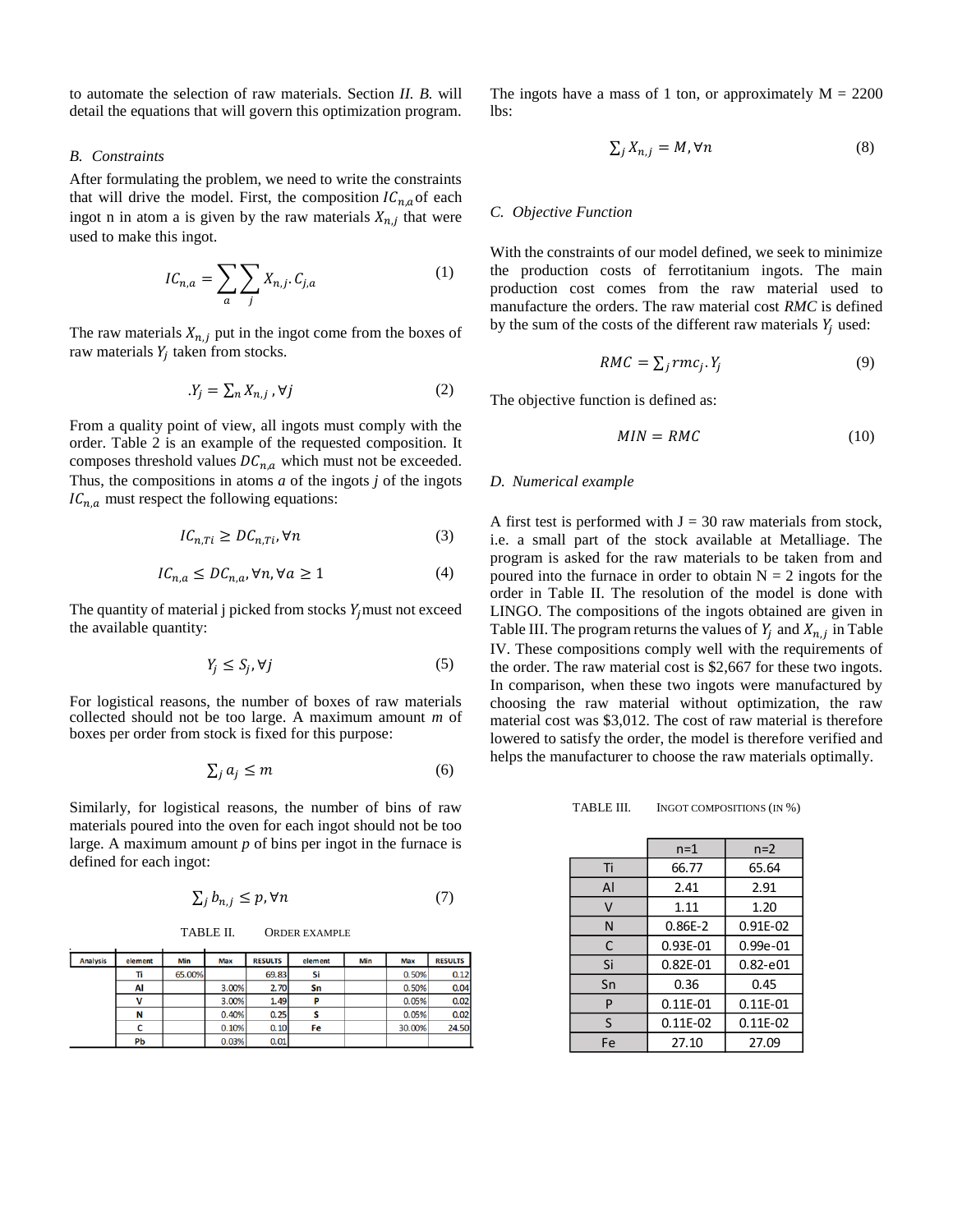|        |    | Xn,j  |                |
|--------|----|-------|----------------|
|        | Yj | $n=1$ | $n=2$          |
| $J=1$  | 12 | 6     | 6              |
| $J=2$  | 0  | 0     | 0              |
| $J=3$  | 8  | 4     | 4              |
| $J=4$  | 0  | 0     | 0              |
| $J=5$  | 0  | 0     | 0              |
| $J=6$  | 0  | 0     | 0              |
| $J=7$  | 9  | 4     | 5              |
| $J=8$  | 0  | 0     | 0              |
| $J=9$  | 0  | 0     | 0              |
| $J=10$ | 0  | 0     | 0              |
| $J=11$ | 6  | 5     | $\overline{1}$ |
| $J=12$ | 0  | 0     | 0              |
| $J=13$ | 0  | 0     | 0              |
| $J=14$ | 0  | 0     | 0              |
| $J=15$ | 0  | 0     | 0              |
| $J=16$ | 0  | 0     | 0              |
| $J=17$ | 0  | 0     | 0              |
| $J=18$ | 0  | 0     | 0              |
| $J=19$ | 0  | 0     | 0              |
| $J=20$ | 0  | 0     | 0              |
| $J=21$ | 0  | 0     | 0              |
| $J=22$ | 0  | 0     | 0              |
| $J=23$ | 0  | 0     | 0              |
| $J=24$ | 0  | 0     | 0              |
| $J=25$ | 0  | 0     | 0              |
| $J=26$ | 0  | 0     | 0              |
| $J=27$ | 9  | 3     | 6              |
| $J=28$ | 0  | 0     | 0              |
| $J=29$ | 0  | 0     | 0              |
| $J=30$ | 0  | 0     | 0              |

#### TABLE IV. RAW MATERIALS SELECTED FROM STOCKS AND CONTENTS OF FOUNDRY BINS (IN HUNDRED OF LBS)

TABLE V. AVERAGE COMPOSITIONS OF INGOTS MANUFACTURED (IN %)

| TI        | 69.83 |
|-----------|-------|
| <b>AL</b> | 2.70  |
| V         | 1.49  |
| N         | 0.25  |
| С         | 0.12  |
| SI        | 0.12  |
| <b>SN</b> | 0.06  |
| P         | 0.02  |
| S         | 0.02  |
| FE        | 24.50 |

| TABLE VI. | AVERAGE COMPOSITIONS OF THE INGOTS OBTAINED WITH |
|-----------|--------------------------------------------------|
|           | THE OPTIMIZATION PROGRAM (IN %)                  |

| TI        | 65.09 |
|-----------|-------|
| AL        | 1.36  |
| V         | 0.71  |
| N         | 0.01  |
| C         | 0.09  |
| SI        | 0.09  |
| <b>SN</b> | 0.00  |
| P         | 0.01  |
| S         | 0.01  |
| FE        | 29.94 |



Figure 3. Evolution of the production cost for different amounts of used distinct raw materials

The cost of such production was \$30,034, an 11% decrease in production cost. We then look at the evolution of the cost by allowing ourselves to use more different raw materials. This evolution (cost reduction) is visible in Fig. 3, which presents the ratio of optimized cost over the current costs versus the amount of raw material boxes. The results for a larger number of boxes of raw materials are not studied because the intention is to stay in ranges feasible for the operators. More raw materials would further reduce production costs. Indeed, more boxes of raw materials would reduce production costs by up to 19% because

#### III. RESULTS

The objective now is to see the gain possible with this tool in conditions similar to the manufacturing reality with a real control. Here an order of  $N = 20$  ingots will be taken. For the order of Table 2, the production obtained in reality had the composition shown in Table V.

The cost of this production was \$33,664. The composition obtained from the optimization program and the production price are now being examined.  $J = 167$  different raw materials that were available in Metalliage's inventory at the time the order was actually produced. There is also a maximum number of boxes of raw materials at  $m = 10$ . The composition is given in Table VI: the customer's restrictions are respected.